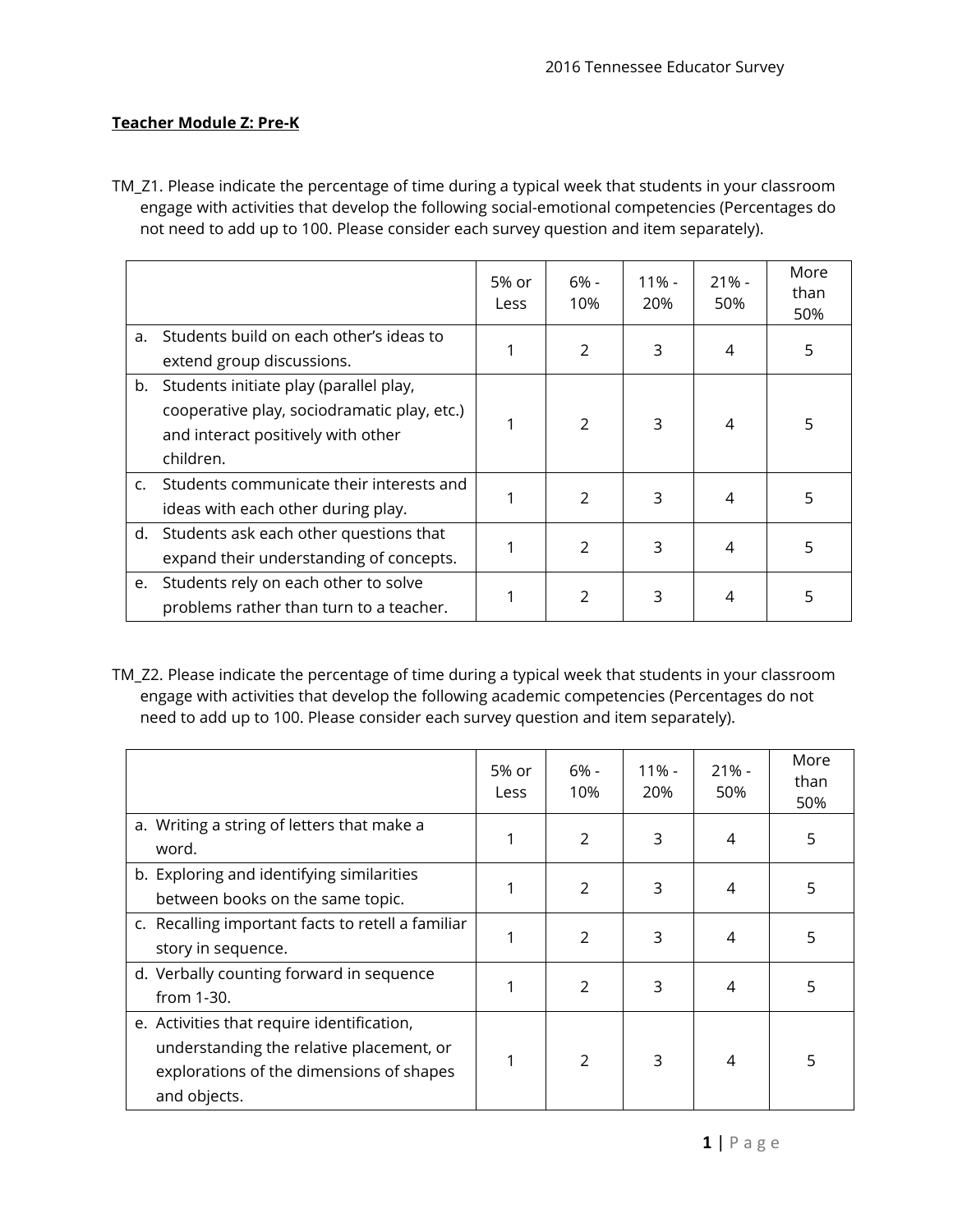| f. Participating in dramatic play activities |  |  |  |
|----------------------------------------------|--|--|--|
| (teacher guided) to represent fantasy and    |  |  |  |
| real life experiences.                       |  |  |  |

TM\_Z3. Please indicate the percentage of time during a typical week that students in your classroom engage with activities that develop the following cognitive competencies (Percentages do not need to add up to 100. Please consider each survey question and item separately).

|                |                                                                                                                                                                                    | 5% or<br>Less | $6% -$<br>10%  | $11\%$ -<br>20% | $21% -$<br>50% | More<br>than<br>50% |
|----------------|------------------------------------------------------------------------------------------------------------------------------------------------------------------------------------|---------------|----------------|-----------------|----------------|---------------------|
| a.             | Making predictions about what will<br>happen during an upcoming exploration<br>or experiment.                                                                                      | 1             | 2              | 3               | 4              | 5                   |
| b.             | Exploring how objects work (e.g., a<br>mechanical toy, the light switch).                                                                                                          | 1             | $\overline{2}$ | 3               | 4              | 5                   |
| $\mathsf{C}$ . | Making explicit observations about<br>objects and events around them (e.g.,<br>how things move, things that connect to<br>other experiences in their lives, patterns,<br>$etc.$ ). | 1             | 2              | 3               | 4              | 5                   |
| d.             | Generate solutions for potential<br>problems that might arise.                                                                                                                     | 1             | 2              | 3               | 4              | 5                   |
| e.             | Comparing different objects to identify<br>their similarities and differences.                                                                                                     | 1             | $\overline{2}$ | 3               | 4              | 5                   |
| f.             | Explaining how or why something<br>happens, with examples of their thinking.                                                                                                       | 1             | $\overline{2}$ | 3               | 4              | 5                   |
| g.             | Drawing on prior knowledge to figure out<br>a similar situation.                                                                                                                   | 1             | $\overline{2}$ | 3               | 4              | 5                   |

TM\_Z4. Please indicate the extent to which you agree or disagree with the following statements regarding your classroom.

|    |                                                                                                                                                       | Strongly<br>Disagree | <b>Disagree</b> | Agree | Strongly<br>Agree |
|----|-------------------------------------------------------------------------------------------------------------------------------------------------------|----------------------|-----------------|-------|-------------------|
| а. | Time spent in my classroom is appropriately<br>balanced between activities that develop socio-<br>emotional, academic, and cognitive<br>competencies. |                      |                 |       |                   |
| b. | I have an appropriate level of autonomy for<br>organizing how time is spent in my classroom.                                                          |                      |                 |       |                   |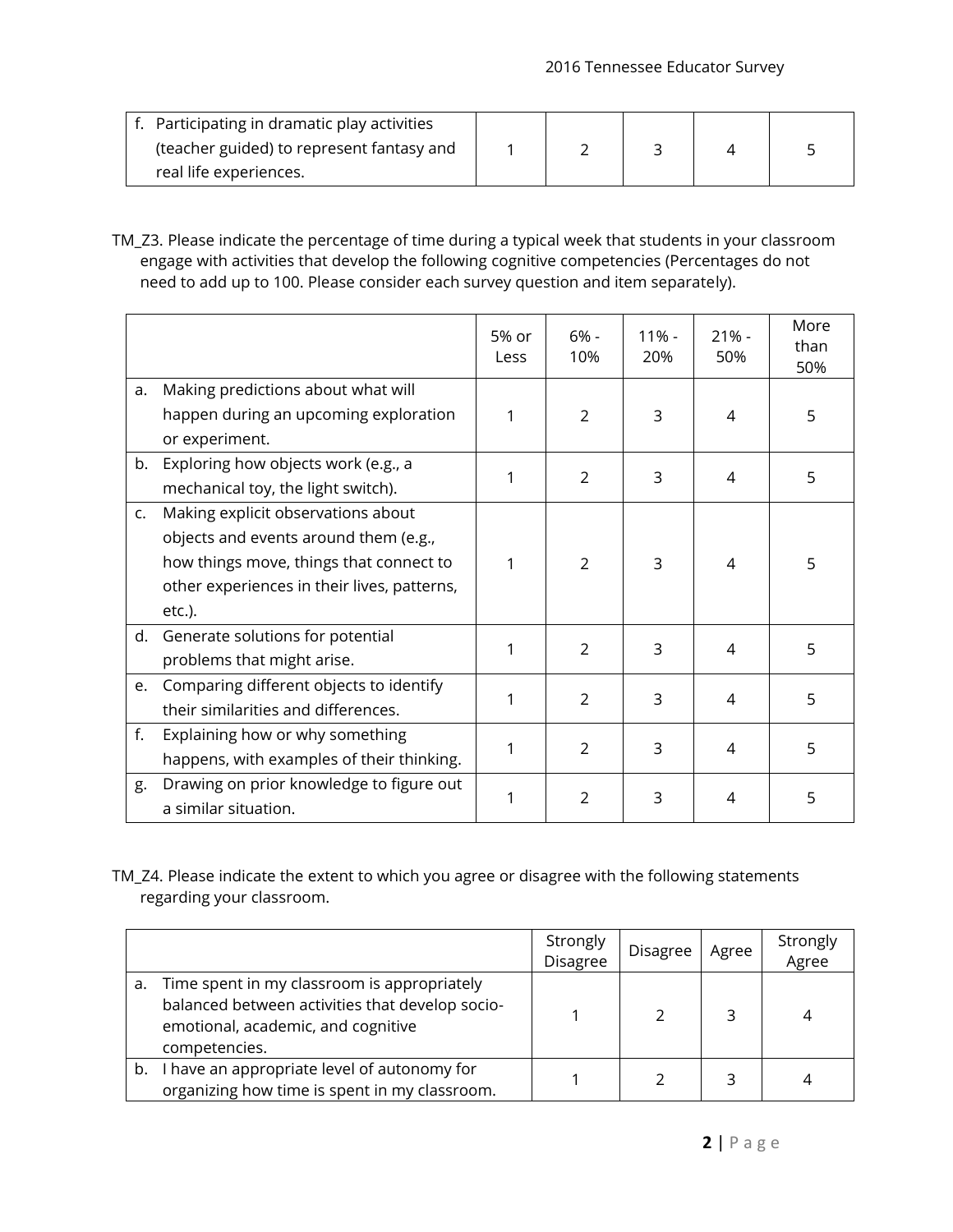TM\_Z5. (If 4a=1 or 2) Please identify any barriers or obstacles to achieving a more appropriate balance in your classroom (Open).

| TM_Z6. Please indicate the extent to which you engage in each of the following. |  |  |
|---------------------------------------------------------------------------------|--|--|
|---------------------------------------------------------------------------------|--|--|

|                                                                                                                                | Not at<br>all | A Little | Somewhat | To a Great<br>Extent |
|--------------------------------------------------------------------------------------------------------------------------------|---------------|----------|----------|----------------------|
| a. I try to understand parents' concerns about their<br>student's experiences                                                  |               |          |          |                      |
| b. I collaborate with parents to set goals for their<br>student's learning and development.                                    |               |          |          |                      |
| I solicit parents' observations of their student at<br>home to supplement your understanding of their<br>student's development |               |          |          |                      |

Training & Professional Learning

TM\_Z7. Please indicate the extent to which you feel you need more professional learning, training, mentorship, or other support in each area for which you have received some support. If you have not received any support in a given area, please select Not Applicable (N/A).

|    |                                                                                                                                                                              | Not<br>At<br>All | A<br>Little    | Somewhat | Mostly | Completely | N/A |
|----|------------------------------------------------------------------------------------------------------------------------------------------------------------------------------|------------------|----------------|----------|--------|------------|-----|
| a. | Tennessee Early Learning<br>Developmental Standards (TNELDS)                                                                                                                 | 1                | 2              | 3        | 4      | 5          | 6   |
|    | Early Literacy                                                                                                                                                               |                  |                |          |        |            |     |
| b. | Tennessee Early Learning<br>Developmental Standards (TNELDS)<br>Math                                                                                                         | 1                | $\mathcal{P}$  | 3        | 4      | 5          | 6   |
| C. | Early Childhood Environment Rating<br>Scale (ECERS-R)                                                                                                                        | 1                | $\mathcal{P}$  | 3        | 4      | 5          | 6   |
| d. | Early Language & Literacy Classroom<br>Observation (ELLCO)                                                                                                                   | 1                | $\overline{2}$ | 3        | 4      | 5          | 6   |
| e. | <b>Teacher Evaluation Models</b><br>(Tennessee Educator Acceleration<br>Model (TEAM), Teacher Effectiveness<br>Measure 3.0 (TEM), Teacher<br>Effectiveness Measure 4.0 (TEM) | 1                | $\mathcal{P}$  | 3        | 4      | 5          | 6   |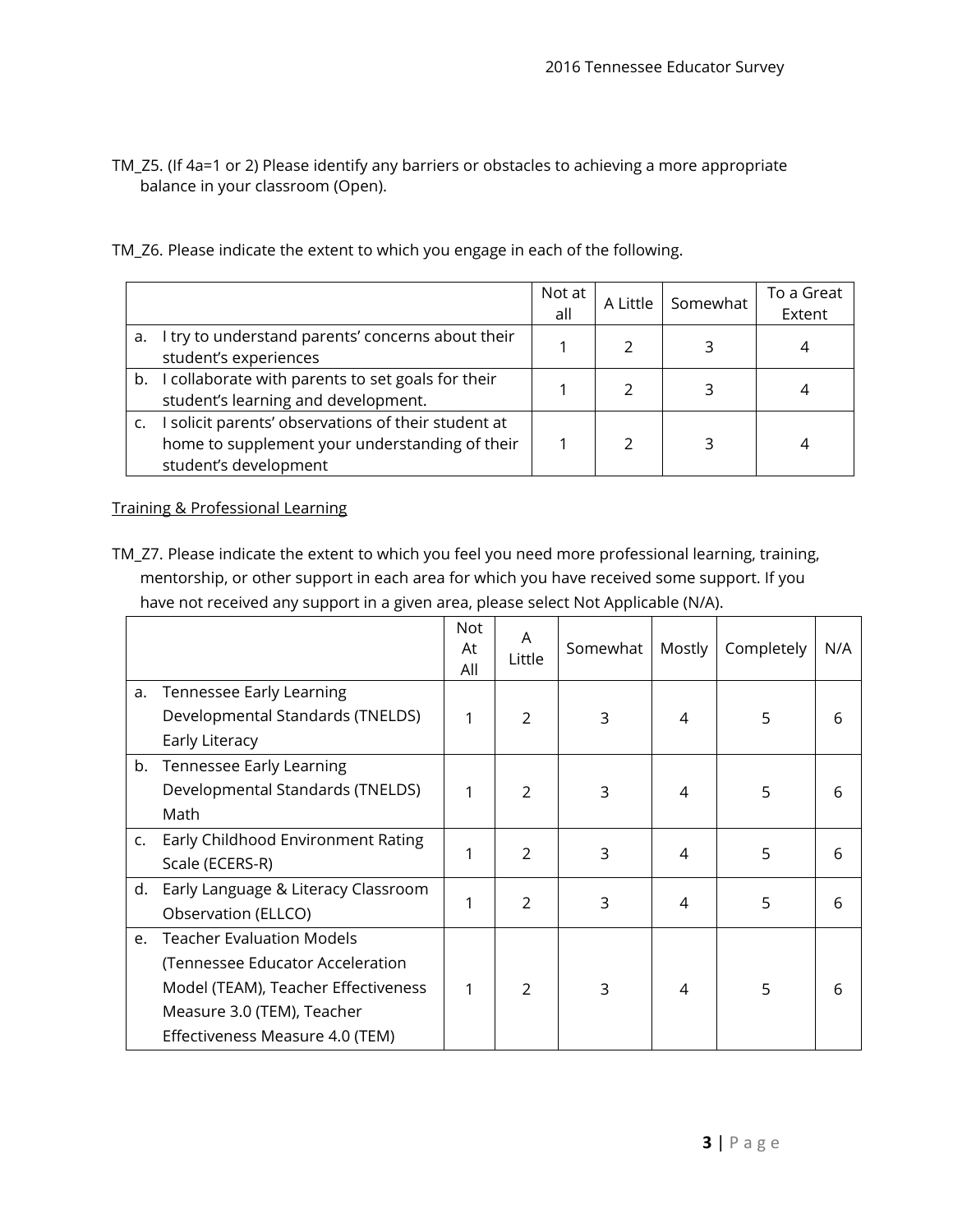| Teaching Pyramid/ Center for Social |  |  |  |
|-------------------------------------|--|--|--|
| Emotional Foundations of Early      |  |  |  |
| Learning (CSEFEL)                   |  |  |  |

TM\_Z8. Please indicate the extent to which you feel you need more professional learning, training, mentorship, or other support in each area for which you have received some support. If you have not received any support in a given area, please select Not Applicable (N/A).

|    |                                                                                                                                | Not<br>At<br>All | A<br>Little    | Somewhat    | Mostly | Completely | N/A |
|----|--------------------------------------------------------------------------------------------------------------------------------|------------------|----------------|-------------|--------|------------|-----|
| а. | Early childhood literacy                                                                                                       | $\mathbf{1}$     | 2              | 3           | 4      | 5          | 6   |
| b. | Instructional strategies and practices<br>(e.g., questioning, wait-time,<br>differentiation)                                   | 1                | 2              | 3           | 4      | 5          | 6   |
| C. | Literacy instruction (e.g., phonemic<br>awareness, fluency, emergent<br>reading and early literacy skills)                     | 1                | $\overline{2}$ | 3           | 4      | 5          | 6   |
| d. | Math instruction in Pre-K (early<br>numeracy, how to embed math<br>during the preschool day, etc.)                             | 1                | $\overline{2}$ | 3           | 4      | 5          | 6   |
| e. | Language development (how<br>children acquire language, oral<br>language development, early writing,<br>speaking skills, etc.) | 1                | 2              | 3           | 4      | 5          | 6   |
| f. | Preparing students for kindergarten                                                                                            | 1                | $\overline{2}$ | 3           | 4      | 5          | 6   |
| g. | Creating positive classroom<br>environments (e.g., establishing<br>respectful culture and managing<br>student behavior)        | 1                | $\overline{2}$ | 3           | 4      | 5          | 6   |
| h. | Meeting the needs of all learners<br>(e.g., English learners and students<br>with disabilities)                                | 1                | $\overline{2}$ | 3           | 4      | 5          | 6   |
| i. | Addressing students' non-academic<br>needs (e.g., socio-emotional<br>development and/or student<br>behavior)                   | 1                | $\overline{2}$ | 3           | 4      | 5          | 6   |
| j. | Aligning standards, curriculum, and<br>student learning outcomes                                                               | 1                | $\overline{2}$ | 3           | 4      | 5          | 6   |
| k. | Teacher evaluation                                                                                                             | 1                | $\overline{2}$ | 3           | 4      | 5          | 6   |
| I. | Using technology in the classroom                                                                                              | 1                | $\overline{2}$ | $\mathsf 3$ | 4      | 5          | 6   |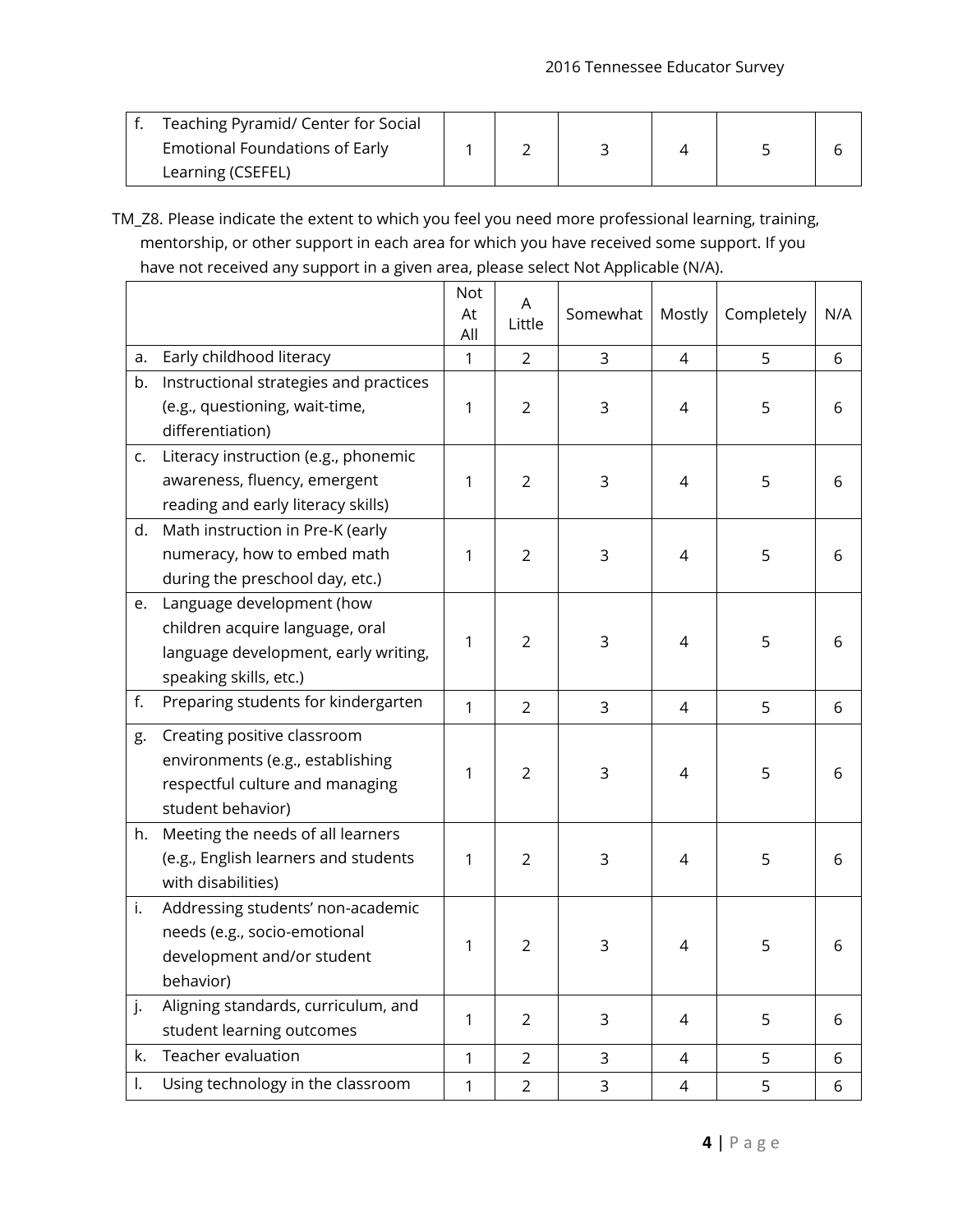## **Curriculum**

TM\_Z9. Please indicate the extent to which you agree or disagree with the following statements regarding curriculum.

|    |                                                                                                               | Strongly<br><b>Disagree</b> | <b>Disagree</b> | Agree | Strongly<br>Agree |
|----|---------------------------------------------------------------------------------------------------------------|-----------------------------|-----------------|-------|-------------------|
| a. | The primary comprehensive curricula I use is<br>adequate for ensuring my students are                         |                             |                 | 3     | 4                 |
|    | kindergarten ready.                                                                                           |                             |                 |       |                   |
| b. | I have received adequate training to effectively<br>deliver the curricula I currently use in my<br>classroom. |                             | $\mathcal{P}$   | 3     | 4                 |

In the first column, please indicate which comprehensive curricula (um) you currently use in your classroom. In the second column, please indicate which curricula (um) for which you have received training. Please check all boxes that apply.

SPECIAL NOTE: EACH ROW CONTAINS TWO UNIQUE QUESTIONS, WITH EACH SUB-QUESTION REPRESENTED BY TWO VARIABLES, TM\_Z#a and TM\_Z#b. A SELECTION IS REPRESENTED BY A 1.

|                                                                                                        | Curricula I<br>Use In My<br>Classroom | Curricula for<br>which I<br>Received<br>Training |
|--------------------------------------------------------------------------------------------------------|---------------------------------------|--------------------------------------------------|
| Abrams Learning Trends Let's Begin with the Letter People (2009<br>copyright)                          | TM_Z10a                               | TM_Z10b                                          |
| Core Knowledge Foundation Core Knowledge Preschool                                                     | TM_Z11a                               | TM_Z11b                                          |
| Creative Center for Childhood Research and Training, Inc. Beyond<br>Centers and Circle Time Curriculum | $TM_Z12a$                             | TM_Z12b                                          |
| Frog Street Press Frog Street Pre-K                                                                    | $TM_Z13a$                             | TM_Z13b                                          |
| Harcourt Reading, Math, Science and Health                                                             | TM_Z14a                               | TM_Z14b                                          |
| Houghton Mifflin Pre-K                                                                                 | $TM_Z15a$                             | TM_Z15b                                          |
| High Reach -Curriculum for Pre-K                                                                       | TM_Z16a                               | TM_Z16b                                          |
| High Reach -Passports                                                                                  | TM_Z17a                               | TM_Z17b                                          |
| High/Scope Educational Research Foundation High/Scope<br>Preschool                                     | TM_Z18a                               | TM_Z18b                                          |
| Houghton-Mifflin Harcourt Splash                                                                       | TM_Z19a                               | TM_Z19b                                          |
| <b>McMillan McGraw Hill- Little Treasures</b>                                                          | TM_Z20a                               | TM_Z20b                                          |
| Kaplan Early Learning Learn Every DayTM: The Preschool<br>Curriculum (2012)                            | $TM_Z21a$                             | TM_Z21b                                          |
| Pearson Early Learning Opening the World of Learning (OWL)                                             | TM_Z22a                               | TM_Z22b                                          |
| Robert-Leslie Publishing InvestiGator Club                                                             | TM_Z23a                               | TM_Z23b                                          |